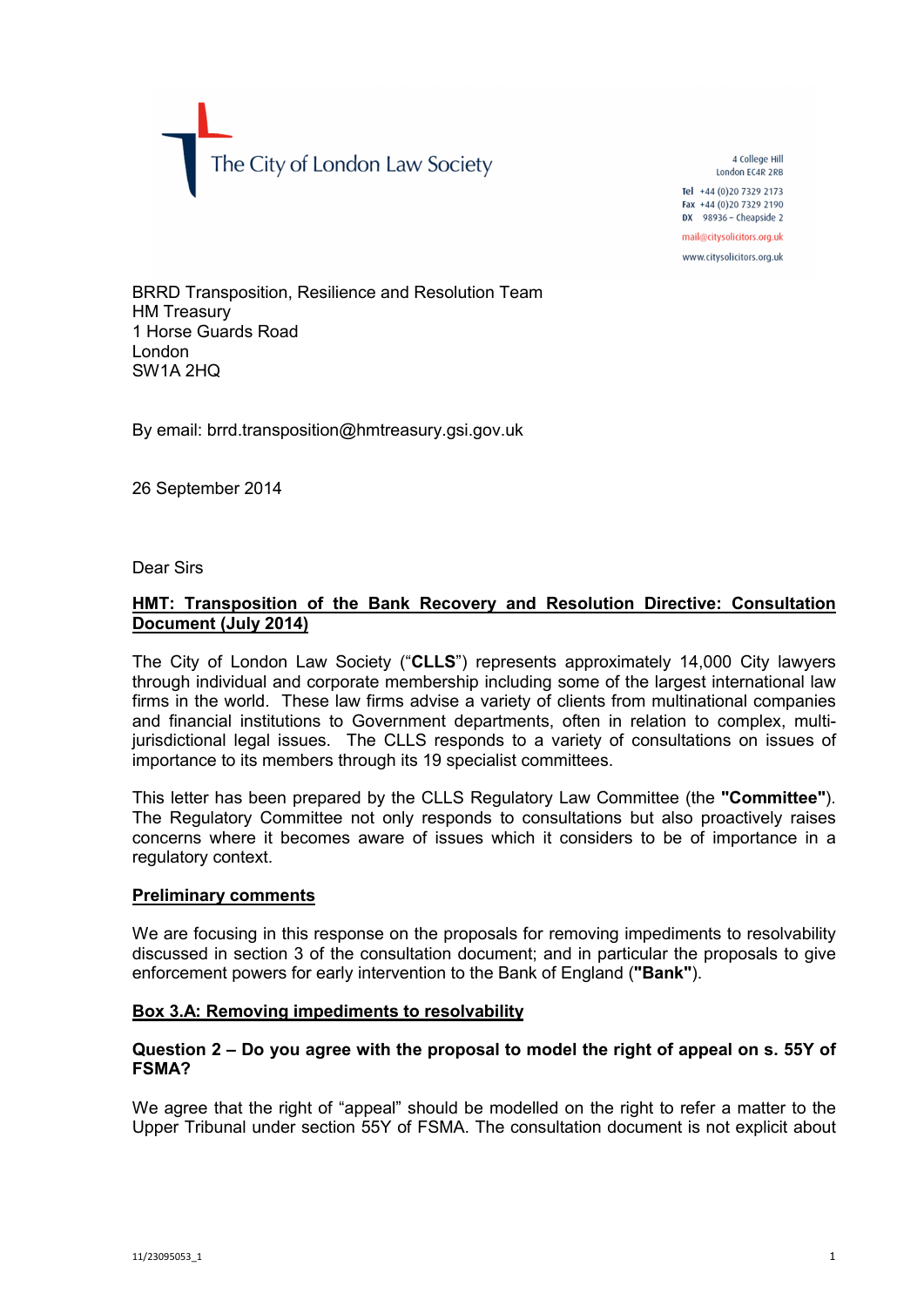the process the Bank will follow before the right to refer the matter to the Tribunal is engaged, although it refers to the firm being notified in writing and having an opportunity to address the impediments. We suggest that the Bank should be required to follow a procedure in line with the other provisions of section 55Y, i.e. that where the Bank proposes to exercise its power to take a crisis prevention measure it should be required to give the relevant institution written notice, specifying a time within which the institution may make representations to the Bank. Where the Bank decides to take a crisis prevention measure it should be required to serve a further written notice on the institution, along the lines set out in subsections (7) to (11) of section 55Y.

# **Question 3 – Should the Bank of England be given a direct enforcement power in relation to resolution?**

We assume that "direct enforcement power" is intended to mean a disciplinary power analogous to the PRA/FCA powers to issue public censures or fines under sections 205 and 206 of FSMA. We do not think that a power of this kind is appropriate or would be effective in requiring firms to remove resolvability impediments. Our answer to the next question sets out our reasons for this view, and why we consider the existing powers of the regulators to be sufficient.

### **Question 4 – Do you have any comments on the features of that enforcement power? Do you agree that it should be modelled on the current enforcement powers of the PRA, FCA and Bank under FSMA?**

The proposed power to require the reduction or removal of impediments to resolvability is broadly analogous with the power of the PRA or FCA to vary a firm's permission or impose a requirement on its own initiative (an **"OIVOP"** or **"OIReq"**). In practice it is not feasible to "enforce" such requirements through the disciplinary powers in section 205 and 206 of FSMA. This would involve an investigation, followed by a decision-making process by the appropriate body (the relevant Decision Making Committee of the PRA or the Regulatory Decisions Committee of the FCA), followed by a possible reference to the Upper Tribunal which will conduct a full rehearing. This process can take several years, during which time the firm would remain in non-compliance with the requirement. The end result, if the regulator is successful, is a public censure or fine, which does not compel the institution to comply with the requirement.

In practice firms comply with OIVOPs and OIRegs because failing to do so is likely to lead to cancellation of their authorisation by the regulators, as they will no longer be considered "fit and proper" to be authorised. This would also be the case if a firm were to fail to comply with a requirement by the Bank to reduce or remove a resolvability impediment. The relevant regulator (normally the PRA, which is part of the Bank) would take action to cancel the firm's authorisation unless it complied with the Bank's requirement. In the circumstances the Bank does not require additional enforcement powers.

In light of this, the de facto ability to enforce in this way decisions to impose requirements means that the need for due process in the making of those decisions is all the greater, emphasising the importance of our points in response to question 2 above regarding the need for representations by the firms.